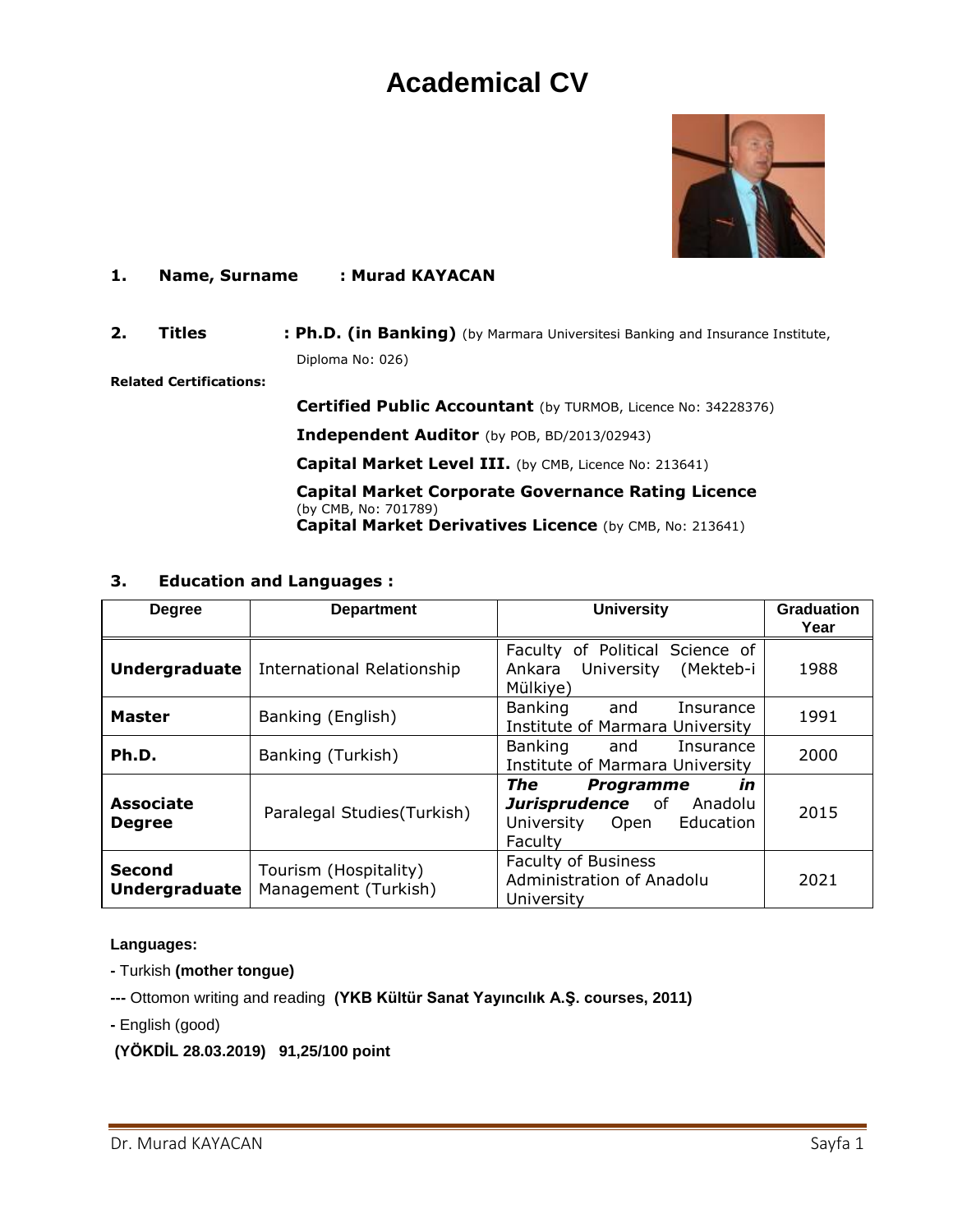## **4. Academic Titles :** Dr. Academician

## **5. Managed Master's and PhD. Theises and Projects**

1. "**The Effects of General Unemployment Levels on Stock Market Performance**", by Oluwadare Morire Samaye at Lefke European University (LAU) Social Sciences Master Program, June 2008

2. "**Reasons of Financial Crisis: The Impact of Derivatives Instruments and Sub-Prime Mortgage Markets to Financial Crisis**" by Fırat Ertaş at the Faculty of Business Administration of Bahçeşehir University, Capital Markets and Finance Master Program, July 2009 (in Turkish)

3. **"Interest Free Banking and Fund Allocation Methods"**, Ümran Taylan, T.C. Beykent Universitesi, Business Management Dpt., Banking and Finance Master, July 2017 (in Turkish)

4. **"Financial Risk and Management"**, Safiye Alan, T.C. Beykent University, Business Management Dpt., Banking and Finance Master, July 2017 (in Turkish)

5. **"The Importance of Financial Management at Ekonomic Crises Period"**, Mustafa Kadiri, T.C. Beykent University, Business Management Dpt., Banking and Finance Master, July 2017 (in Turkish)

6. **"Analitic Hierarchy Process for Corporate Source Planning"**, İsmail Albayrak, T.C. Beykent University, Business Management Dpt., Governance and Communication Systems Dpt. Master, January 2018 (in Turkish)

7. **"2008 Financial Crises and Aftermath"**, Canan Dündar, T.C. Beykent University, Business Management Dpt., Banking and Finance Master, January 2018 (in Turkish)

8. **"Kriptocurrency Ekonomics: A Study on Bitcoin as a Monetary Unit"**, Burak Doğa Özkan, T.C. Beykent University, Business Management Dpt., Banking and Finance Master, January 2018 (in Turkish)

## **6. Academic Publications**

## **Master Thesis and Advisors**

"Options on Equity Instrument and Applicability in Turkey" (1991) (in English)

- Doç. Dr. Osman Gürbüz / Prof. Dr. Mehmet Sümer

## **PhD Thesis and Advisors**

"A Theoritical and Applicable Approach Towards Systemic Risk and Crises at International Derivatives Products Markets" (2000) (in Turkish)

- Doç. Dr. Osman Gürbüz / Doç. Dr. Nazım Ekren

## **6.2. Articles published in other internationally refereed journals**

## 1. Erdoğan O. and Kayacan M., "**When to Start Financial Derivatives Trading? The**

**Example of the Istanbul Stock Exchange**", Istanbul Stock Exchange Review, Volume 2,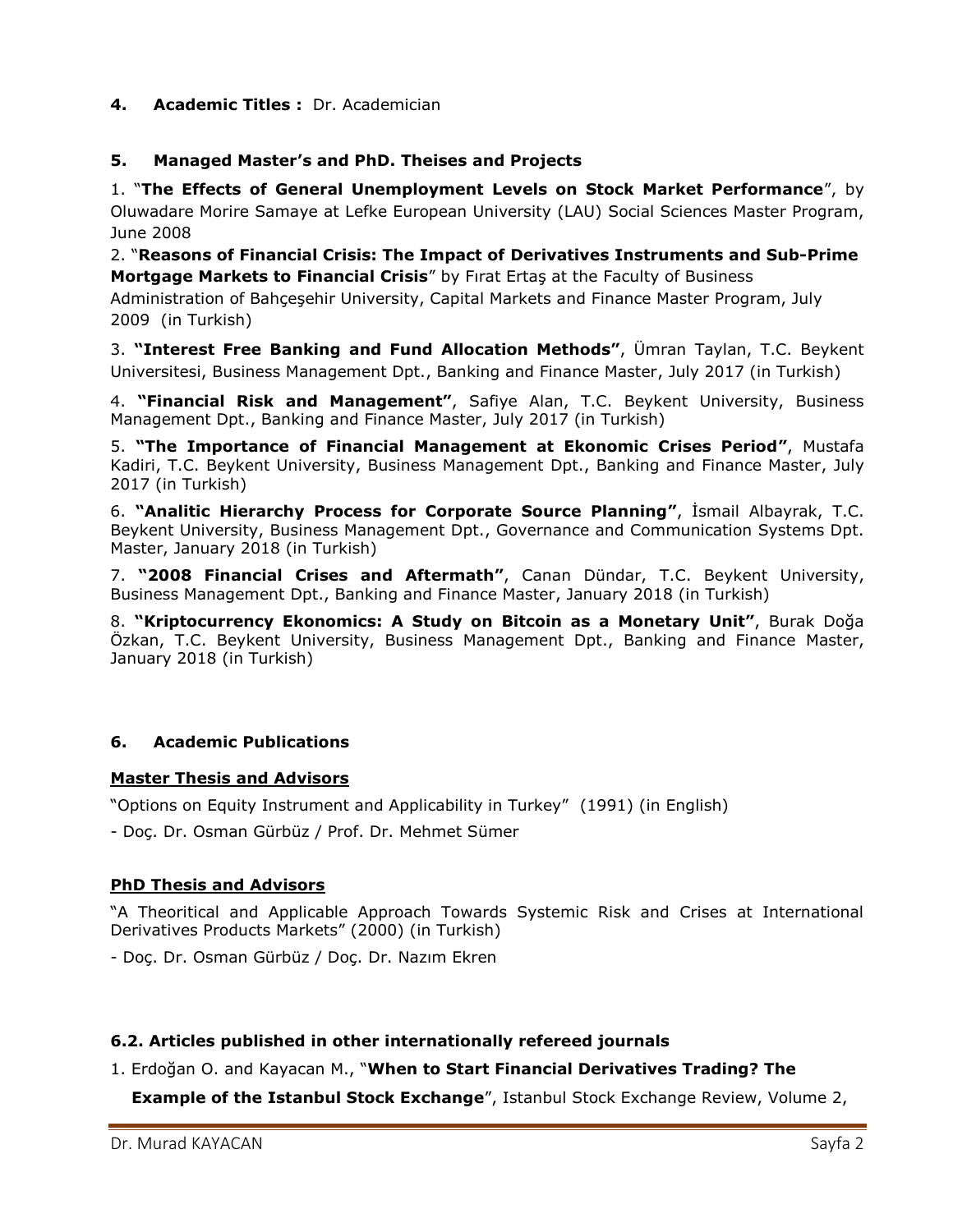No:5, 23-44, January-February-March 1998, Istanbul/TURKEY

2. Özkan N., Çakan S., Kayacan M., "**Intellectual Capital and Financial Performance: A Study of the Turkish Banking Sector**", Borsa İstanbul Review xx (2016) 1-9, ISSN: 22148450, March 2016, Istanbul/TURKEY

## **6.3. Proceedings submitted at international scientific meetings and published**

- 1. Erdoğan O. and Kayacan M., "**Hisse Senedi Getirilerinin Kamuya Açıklanan Bilgilere Duyarlılığı: İMKB'de İşlem Gören Hisse Senetleri Üzerine Bir Uygulama**", V. METU International Congress of Economics, Ankara, 10-13 September 2001.
- 2. Müslümov A. and Kayacan M., "**Ekonomik Krizlerin İMKB'de Halka Açık KOBİ'lere Etkisi**", East Mediterrenian University Symposium: "21. Yüzyılda Kobiler: Sorunlar, Fırsatlar ve Çözüm Önerileri", Mağusa-TRNC, January 2002.
- 3. Kayacan M. and Tüzünalper S. O., "**The Portfolio Selection Approach for Institutional Investors After the Probable Integration of European & Turkish Capital Markets**", VII. METU International Congress of Economics, Ankara, 9-13 September 2003.
- 4. Kayacan M. and Öngeoğlu H., "**Bankacılık Sektöründe Yaşanan Sistemik Krizler ile Geliştirilen Risk Yönetimi Uygulamaları ve Mekanizmaları**", VII. METU International Congres of Economics, Ankara, 9-13 September 2003.
- 5. Yalçıner K., Atan M., Kayacan M., Boztosun D., "**İMKB 30 Endeksinde Etkinlik Analizi (Veri Zarflama Analizi – VZA) ile Hisse Senedi Seçimi**", First International Manas University Conference in Economics, Bishkek/Kırgızistan, September 2004.
- 6. Balcılar M. ve Kayacan M., "**A Wavelet Analysis of the Stock Price – Volume Relationship**", First International Manas University Conference in Economics, Bishkek/Kırgızistan, September 2004.
- 7. Kayacan M., "**The Impact of Globalization and New Corporate Agenda: Global Integrity Issue**", İstanbul Commerce University International Conference: 'The Effects of Globalization on Financial Reporting' İstanbul, May 2005
- 8. Yalçıner K., Atan M., Boztosun D., Kayacan M., "**Decreasing Portfolio Risk and Portfolio Optimization with International Diversification**", First International Conference on Business, Management and Economics of Yaşar University, Çeşme/İzmir, June 2005.
- 9. Kayacan M., Utkucu M., "**Orta Asya Ekonomilerinde Sermaye Piyasalarının Gelişimi**", Ahmet Yesevi International Türk-Kazak University Middle Asia Countries II. Turkishtan Forum: Ortalık Asya Ülkelerinde Devletlerarası Entegrasyon İlişkilerinin Modernizasyonu", Turkishtan/Kazakistan, April 2006.
- 10. Kayacan M. ve Şahin S., "**AB Sermaye Piyasalarında Manipülasyon ve İçeriden Öğrenenler Ticareti Suçlarına İlişkin Yapılan Düzenlemeler ve Aday Ülke Türkiye**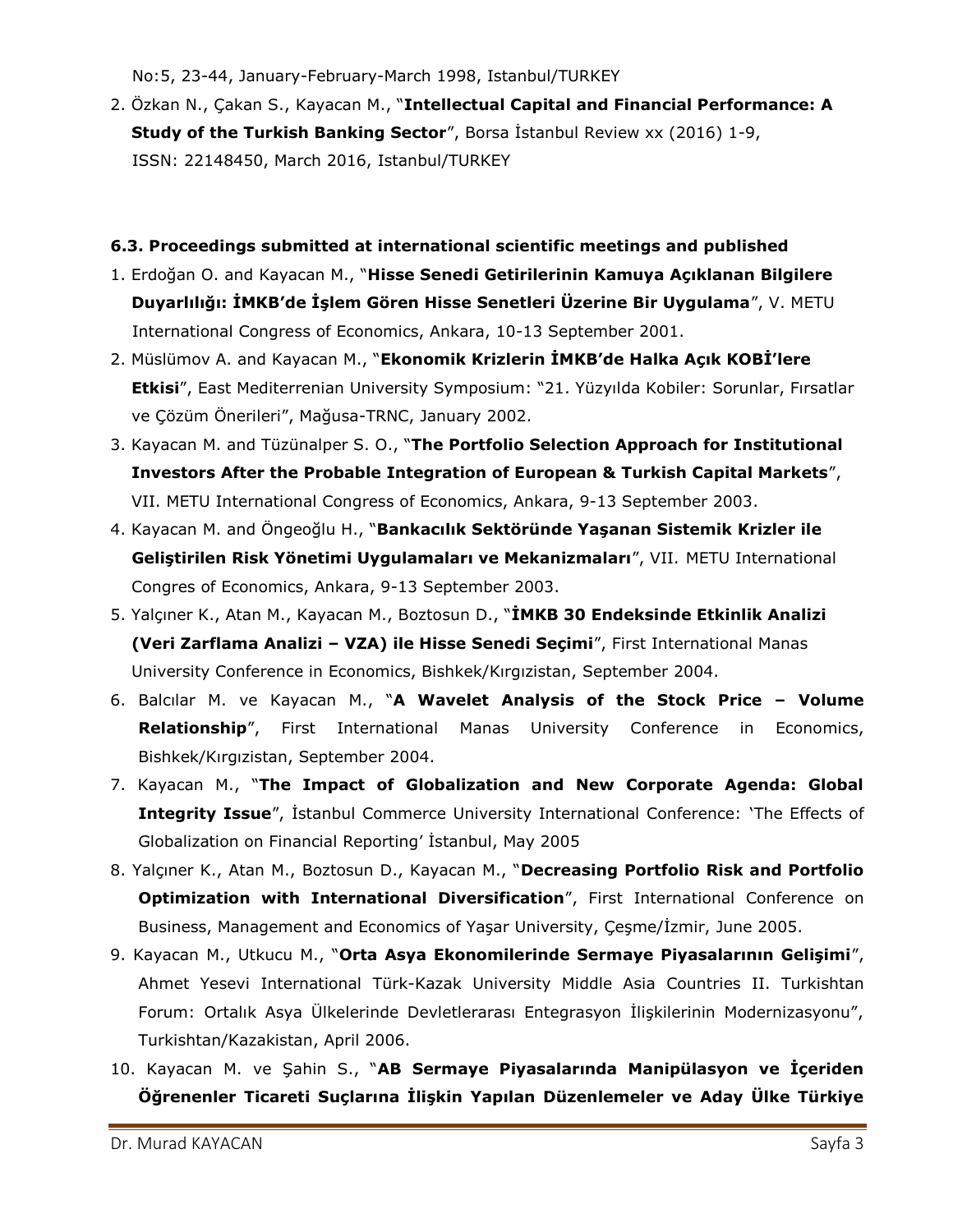**için Öneriler**", Turkish Economic Association (TEK) International Economics Conference, Ankara, September 2006.

- 11. Kayacan M. ve Alkan N., "**Türkiye'nin AB Adaylık Statüsünün Kopenhag Ekonomik Kriterleri Açısından Değerlendirilmesi ve Katılım Normlarına Türkiye Ekonomisinin Uyumu**", Turkish Economic Association (TEK) International Economics Confeence, Ankara, September 2006.
- 12. Kayacan M., "**Kurumsal Yönetim Kavramı ve Ulusal Sermaye Piyasalarımıza Etkileri Işığında Beklenen Gelişmeler**", TÜRMOB 17th World Accounting Congress, İstanbul, November 2006
- 13. Kayıhan Ş. ve Kayacan M., "**İpotekli Konut Finansmanının (Tutsat) Türk Mevzuat Yapısındaki Hukuki Boyutu ve Çeşitli Yorumlar**", Türk Manas Üniversity II. International Public Finance Symposium: "Actual Fiscal Problems in Transition Economics", Bishkek/Kyrgyzstan, October 2007.
- 14. Geçit B. ve Kayacan M., "**Effect of Price and Brand on Purchase Decision – an Application on Turkish Smart Phone Consumers**", International Conference on Eurasian Economics 2017, Bishkek/Kyrgyzstan, October 2017.

## **6.4. International books or chapters in boks (in English)**

1. Kayacan M. and Tüzünalper O., **The Portfolio Selection Problem Under Capital Market Integration of European & Emerging Capital Markets: An Empirical Analysis,** Capital Markets Board of Turkey - ISBN:975-695141-9 97897-5695-1415 No:144, Apr 1, 2003

#### **6.5. Articles published in national refereed journals**

1. Kayacan M. and Gürbüz O., "**Finansal Pazarlarda ve Özellikle Türev Ürün Piyasalarında Risk ve Krize Yeni Bir Yaklaşım: Sistemik Risk ve Sistemik Kriz**", Active Finans Bankacılık ve Finans Dergisi, Year 3, No: 16, ISSN: 1301-9252, ss. 6 – 13, İstanbul, January 2001.

 2. Tüzünalper S. O. and Kayacan M., "**Sınırlararası Menkul Kıymet İşlemleri ve Baştan Başa Doğrudan Süreç**", İktisat İşletme ve Finans Dergisi, no. 208, pages 85-104, July 2003.

 3. Kayacan M., "**Finansal Liberalleşme ve Finansal Sınırlama Politikaları Üzerine Tartışmaların Temelleri**", Maltepe Üniversitesi İ.İ.B.F. Ekonomik, Toplumsal ve Siyasal Analiz Dergisi, vol. 2004/2, No: 7, ISSN: 1303-0496, ss. 35-43, ss., June 2004.

 4. Atan M., Tanrıöven C., Kayacan M., Boztosun D., "**Dünya Borsalarının Finansal Göstergelere Göre Dönemler Arası Karşılaştırmalı Analizi**", Gazi Üniversitesi İktisadi ve İdari Bilimler Fakültesi Dergisi, vol. 6, No: 2, 127-145, Winter 2004.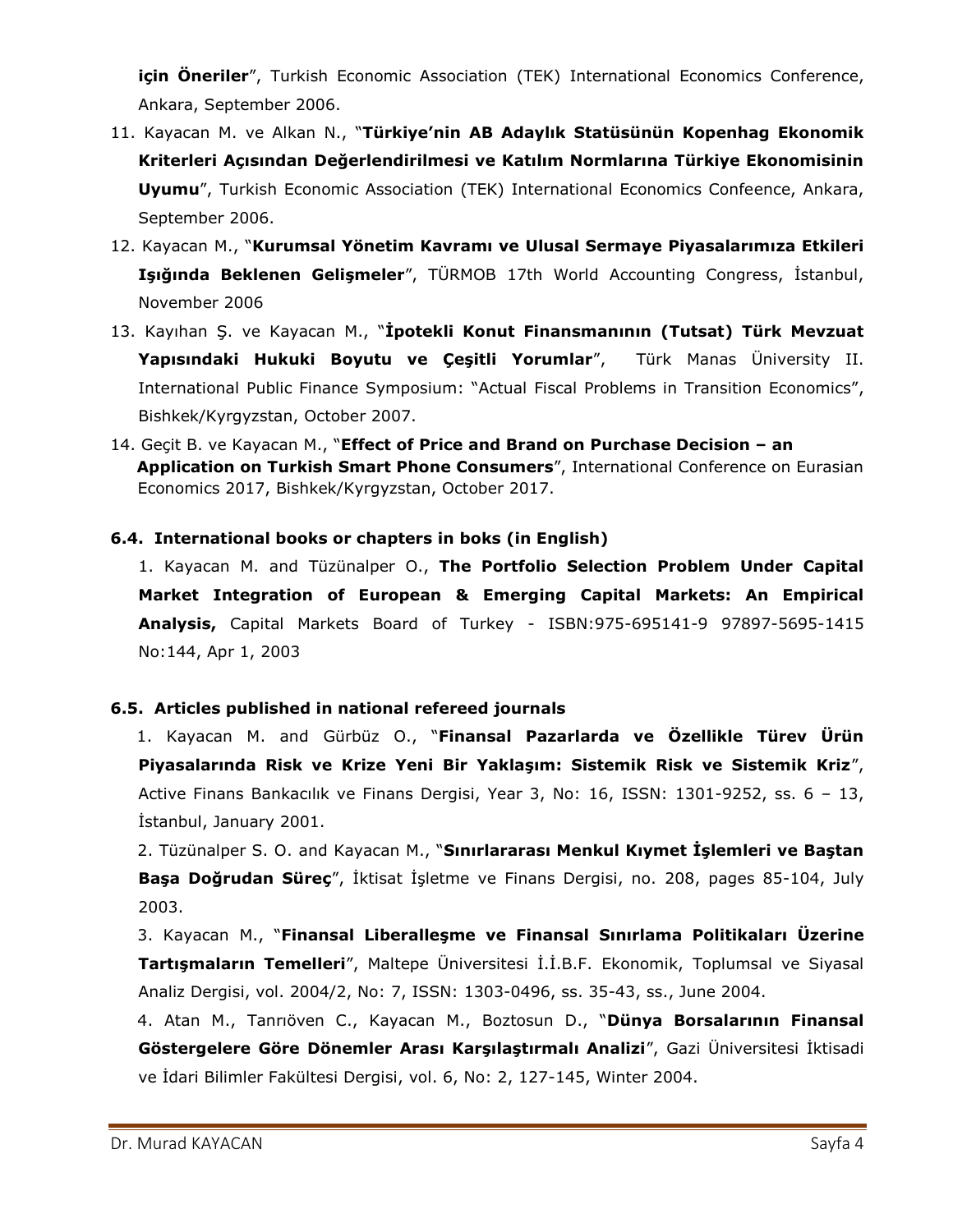5. Ekinci C. ve Kayacan M., "**Menkul Kıymet Piyasalarının Mikroyapısı Üzerine Bir Çalışma**", İktisat İşletme ve Finans Dergisi, year 20, no: 232, ISSN:1300-610x, ss. 56 – 69, July 2005.

 6. Kayacan M. ve Şahin S., "**AB Uyum Sürecinde Ulusal Sermaye Piyasalarımızda İçeriden Öğrenenlerin Ticareti ve Manipülasyona İlişkin Gelişmeler**", Mali Çözüm Dergisi, year 15, no: 73, ISSN: 1303-5444, ss. 145-153, ss., October/November/December 2005.

#### **6.6. Proceedings submitted at national scientific meetings and published**

 1. Atan M., Boztosun D., Kayacan M., "**Getiri ile Risk Arasındaki İlişkinin Arbitraj Fiyatlama Modeli ile İMKB'de Test Edilmesi**", Gazi University 9th National Finance Symposium, Kapodokya/Nevşehir, September 2005.

 2. Atan M., Özdemir Z., Duman S., Kayacan M., Boztosun D., "**İMKB'nin Etkinlik Düzeyinin Zaman Serisi Ekonometrisi ile Analizi**", Finance Science Platform 10th National Finance Congress, Kuşadası/İzmir, November 2006.

 3. Kayacan M., "**Kurumsal Yönetim İlkeleri ve Ulusal Finansal Raporlama Standartları Açısından Gelişmeler**", İzmir Chamber of Certified Public Accountants 10th Turkish Accounting Standarts Symposium, TRNC, December 2006.

 4. Kayacan M. and Yazgan E., "**Gelişmekte Olan Ülkelere Yönelik Uluslararası Sermaye Hareketlerini Etkileyen Unsurlar: Kurumsal Yönetim ve Denetim**", Balıkesir University Bandırma Faculty of Economics and Administrative Sciences Symposium: "Uluslararası Sermaye Hareketleri ve Gelişmekte Olan Piyasalar – ICAM 2008", Bandırma / Balıkesir, April 2008

 5. Kayacan M., "**Muhasebe Meslek Etiği**", TÜRMOB XVIII. Turkish Accounting Congress, Ankara, September 2010

 6. Kayacan M. and Coşkun Y., "**Mali Aracılarda Kuresel Finansal Kriz ve Risk Yönetimi: Yeni Bir Beyaz Sayfa mı ?**", İzmir Ekonomicsi University Financial Engineering Conference, İzmir, October 2011.

 7. Kayacan M. and Ozkan N., "**Entellektüel Sermaye ve Katılım Bankalarının Finansal Performansına Etkisi**", Hitit University 19th Finance Symposium, Çorum, October 2015.

## **6.7. Other books and chapters in books (in Turkish)**

1. Kayacan M., and others, **The Pricing of Future and Options Contracts on Capital Market Instruments**, Istanbul Stock Exchange Derivatives Market Research Series No.1, ISBN: 975-8027-62-X, Istanbul/TURKEY, June 1995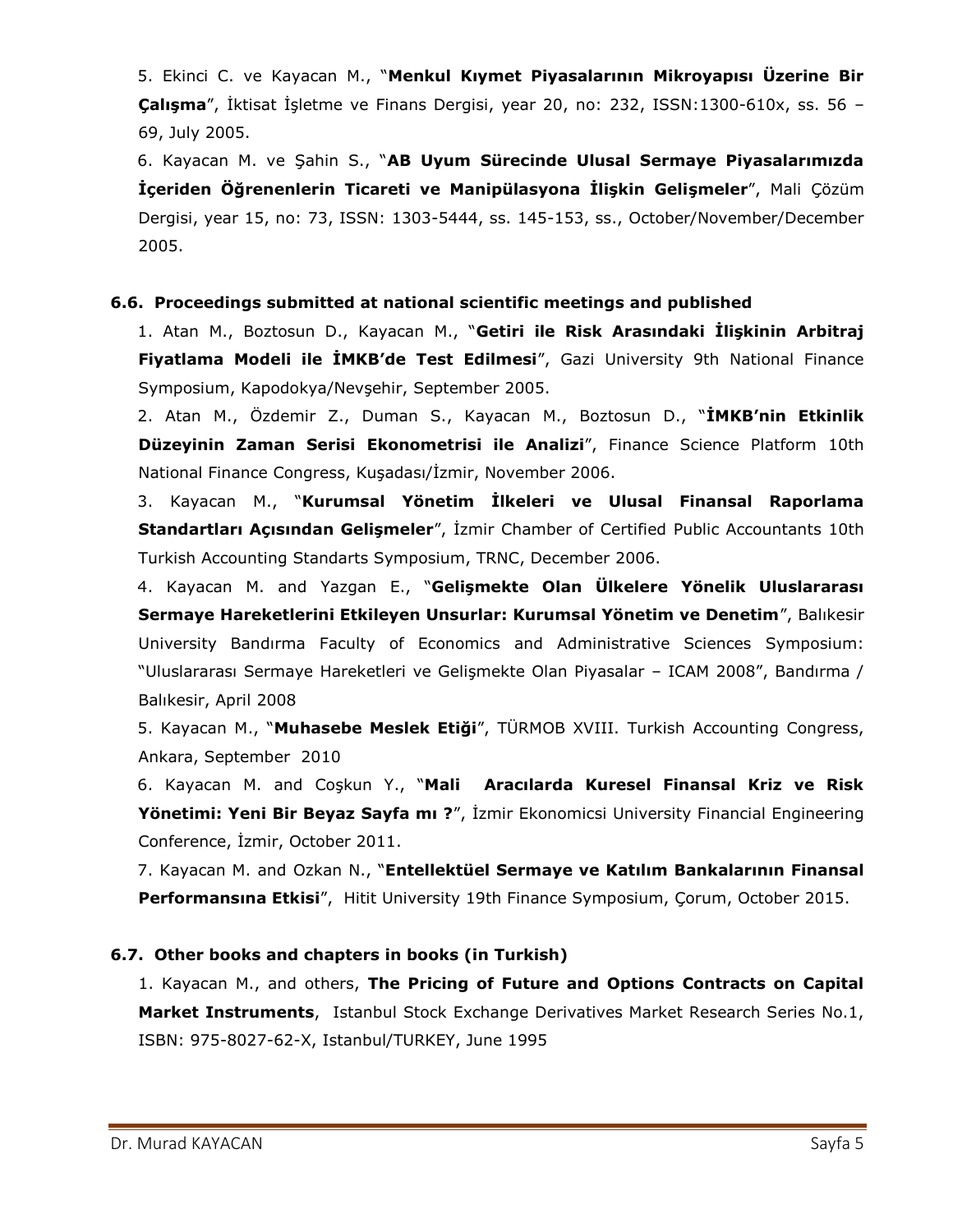2. Kayacan M. and others, **Derivatives on Interest Rate**, Istanbul Stock Exchange Derivatives Market Research Series No. 2, ISBN: 975-8027-61-1, Istanbul/TURKEY, June 1995.

 3. Kayacan M., and others, **South Asia Financial Crisis: The Impacts on Turkish Economy and Istanbul Stock Exchange (ISE)**, Istanbul Stock Exchange Publications, ISBN:975-8027-44-1, Istanbul/TURKEY, April 1998 and August 1999.

 4. Kayacan M. and Alkan N., **The Economic Value of Human Capital in Turkey and A Comparison with European Union (EC) Countries**, T.C. Ziraat Bankası Publication, ISBN: 975–7558–23–0, Ankara/TURKEY, July 2005.

 5. Kayacan M. and others, **Financial Integration at International Markets I-II**, "**Turkish Example in the Process of Consolidation for Euro Region and Developing Countries Fund Markets**", Capital Market Board Publication No: 178, ISBN: 975-6951-83- 4, ss. 869-885, İstanbul, May 2005.

 6. Kayacan Murad, **New Company Agenda in Globalized World: Corporate Governance**, Turkish Ethical Values Center Foundation (TEDMER) Publications, No:1, ISBN: 9944-5996-0-3, Istanbul/TURKEY, December 2006

 7. Kayacan M. and others, **Kurumsal Şirket Yönetimi-İyi Şirket Yönetimi İçin Kurallar ve Kurumlar**, Capital Market Board Publication No: 196, Apr 1, 2006

 8. Kayacan and others, **Securities Investments and Analysis**, "**5. Equity Market and "6. Bonds and Bills Market",** chapters in learning book of Capital Markets and Exchange Pre-Graduate Program, T.C. Anadolu Üniversity Publication no: 2119, (The Openlearning Faculty Publication no: 1147) ISBN: 978-975-06-0800-1, Eskişehir/TURKEY, November 2010.

 9.. Kayacan M. and Çayıroğlu A., **50 Golden Rule of the Derivatives Market under Theory and Practice**, Literatur Publishing, ISBN: 978-975-04-0586-0, İstanbul/TURKEY, October 2011.

 10. Kayacan M. and others, **The Structure and Functions of Exchanges**, "**2. Equity Market" and "3. Bonds and Bills Markets**", chapters in learning book of Capital Markets and Exchange Pre-Graduate Program, T.C. Anadolu Üniversity Publication no: 2532, (The Openlearning Faculty Publications no: 1503) ISBN: 978-975-06-1210-7, Eskişehir/TURKEY, June 2012

## **7. Projects**

 1. Transformation of Istanbul Stock Exchange's Equity Trading System into "contemporary electronic platform (ELIT)" from "classical broker based manuel trading platform". (JULY – DECEMBER 1993)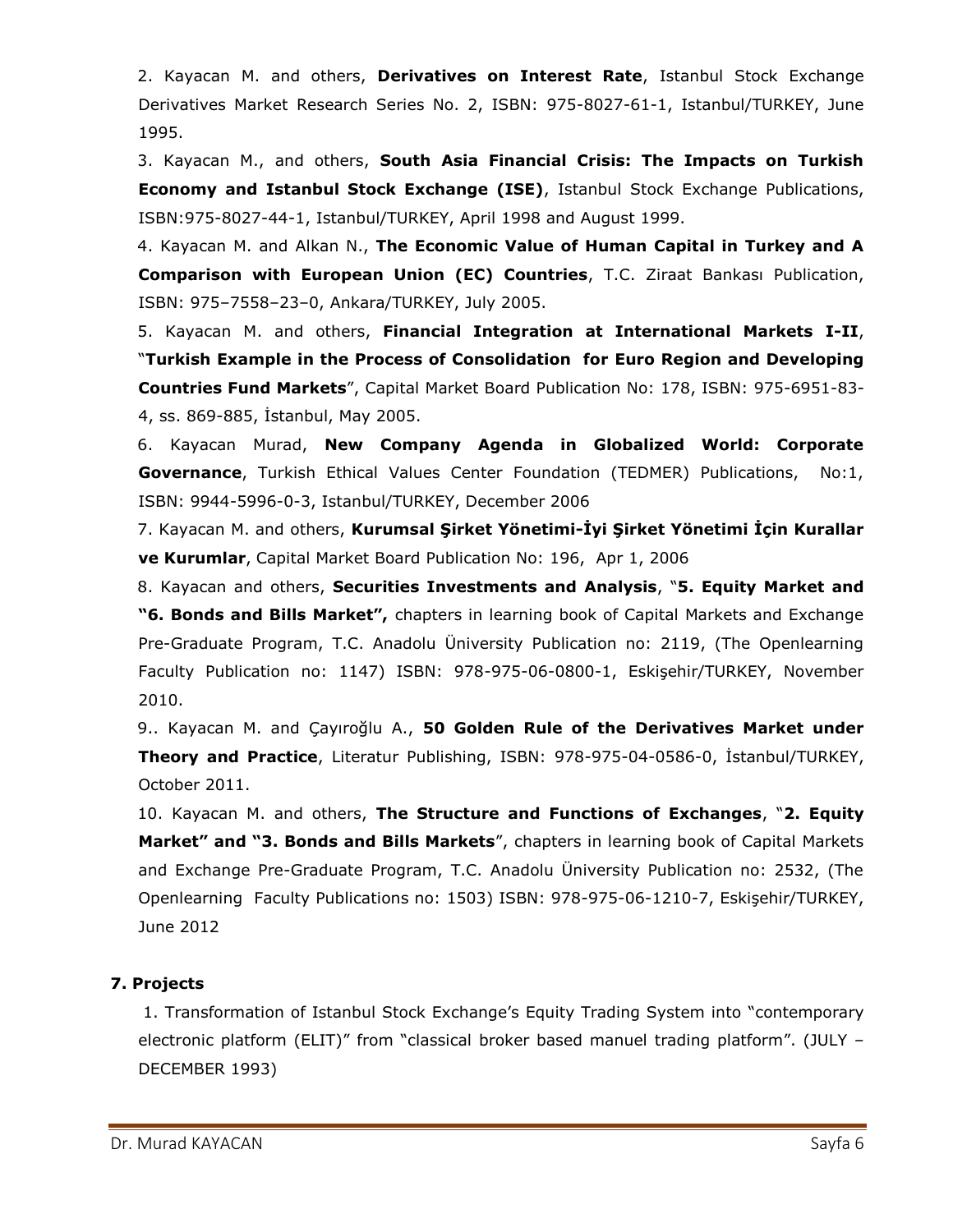2. Drafting ISE Derivatives Market's legal framework covering all parties in the light of contemporary US market examples (CBOE-CME); structuring trading algorithm of the market. (MAY 1994 – OCTOBER 1997)

 3. Drafting legal framework of first national derivatives exchange of Turkish Capital Markets namely Izmir Futures and Options Exchange (IZVOB) (AUGUST 1995 – MARCH 1996)

# **8. Other Duties and Work Experience**

| Title                               | <b>Position</b>                                                                                                                                                                                            | Years                                                   |
|-------------------------------------|------------------------------------------------------------------------------------------------------------------------------------------------------------------------------------------------------------|---------------------------------------------------------|
| Assis. Expert                       | Qualifying Istanbul Stock Exchange<br>(ISE)'s<br>first<br>personnel entrance examination with highest score<br>and<br>assistant expert at ISE Research<br>appointed<br>as<br>and<br>Development Department | 1989 -                                                  |
| Expert                              | ISE's Equities Market Department                                                                                                                                                                           | 1990 - 1994                                             |
| Deputy<br>Director                  | ISE's Derivatives Market Department                                                                                                                                                                        | 1994 - 1997                                             |
| Director                            | ISE's Research Department                                                                                                                                                                                  | 1997 - 1998                                             |
| Director                            | ISE's Training and Publications Department                                                                                                                                                                 | 1998 - 2012                                             |
| Member                              | Istanbul Chamber of Certified Public Accountants (ISMMMO)<br>Professional Ethical Rules Commity                                                                                                            | $2002 - 06$                                             |
| <b>ISMMMO</b><br>Delegate           | <b>TURMOB</b><br>οf<br>IFAC)<br>Assembly,<br>(member<br>General<br>(www.türmob.org.tr)                                                                                                                     | $2004 - 07$                                             |
| Governing<br><b>Board</b><br>Member | A1 Investing House Inc. (authorized by CMB)                                                                                                                                                                | <b>SEPTEMBER</b><br>$2016 -$<br><b>DECEMBER</b><br>2017 |
| <b>ISMMMO</b><br>Delegate           | <b>TURMOB</b><br>(member<br>οf<br>Assembly,<br>IFAC)<br>General<br>(www.türmob.org.tr)                                                                                                                     | $2019 -$                                                |

# **9. Memberships in Scientific and Professional Organizations**

- The Association of Stock Exchange Experts (BUD), July 2010 (www.bud.org.tr)
- The Association of Turkish Accountancy Experts (TMUD), July 2009 (www.tmud.org.tr)
- Turkish Ethical Values Center Foundation, Board Member, 2006-2009 (www.tedmer.org.tr)
- Turkish Economic Association, Member, 2005 (www.tek.org.tr)
- Finance Society, Member, 2004 (www.finansdernegi.org.tr)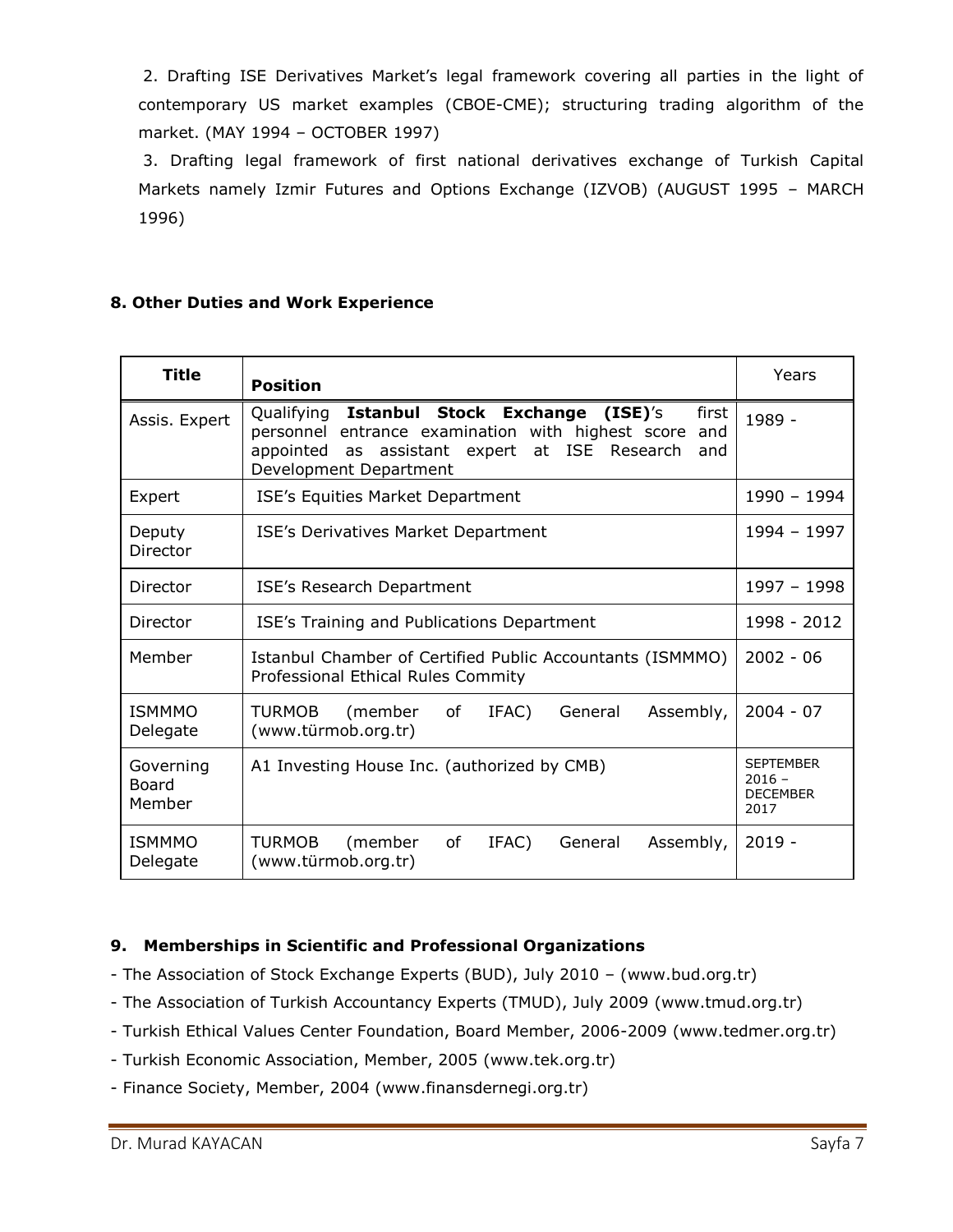- Istanbul Chamber of Certified Public Accountants (ISMMMO) [under Union of the Chambers of Certified Public Accountants in Turkey (TURMOB) which is a member of IFAC (www.ifac.org)], Member, 2002 (www.istanbulsmmmodası.org.tr)
- Marmara University Banking and Insurance Institute Alumnae Association, Member, 1992
- MÜLKİYE Alumnae Association, Member, 1988

## **Other Educational Duties**

July 2017 – Trainer of Small and Medium Size Companies Development and Support Agency (KOSGEB)

#### **10. Articles Academic Performance**

|             | <b>All Years</b> | <b>Since 2016</b> |  |  |
|-------------|------------------|-------------------|--|--|
| Citations : | 631              | 443               |  |  |
| h-index:    | 11               |                   |  |  |
| i10-index:  | 13               |                   |  |  |

#### **11. The undergraduate and graduate level courses given in recent years**

| <b>Akademic</b><br>Year | Term | Course                                                                                                                                 | <b>Weekly Course</b> |       | <b>Numbers</b>       |
|-------------------------|------|----------------------------------------------------------------------------------------------------------------------------------------|----------------------|-------|----------------------|
|                         |      |                                                                                                                                        | <b>Teoretical</b>    | Prac. | оf<br><b>Student</b> |
| 2020-21                 | Güz  | <b>OSTİM Technic University</b><br><b>Faculty of Economical and</b><br><b>Social Sciences, Business</b><br><b>Administration Dept.</b> | 3                    |       | 10                   |
|                         |      | Undergraduate Level,<br>"Managerial Accounting"                                                                                        |                      |       |                      |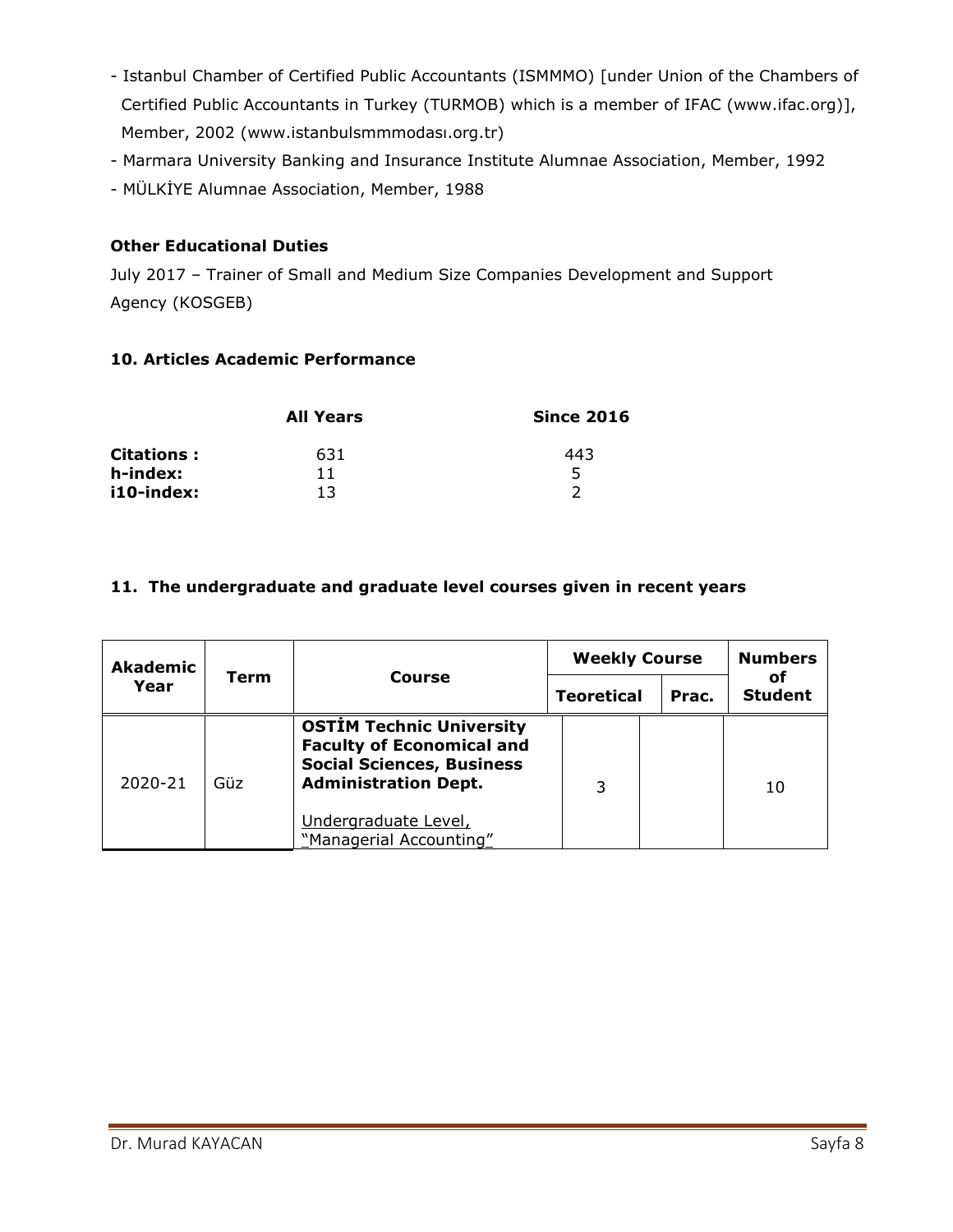| 2017-18 | Fall   | <b>Beykent University</b><br><b>Capital Markets and</b><br><b>Portfolio Management Dpt.</b><br>Undergraduate Level<br>- "Introduction to Capital<br>Markets and Portfolio<br>Management"<br>- "Capital Markets Law"<br>"Brokerage Firms' Transactions"<br>- "Modelling in Financial<br>Markets"<br>- "Financial Markets and<br>Institutions" (in English)<br>- "Investment Analysis and<br>Portfolio Management" (in<br>English)<br>Master in Finance Level<br>- "Financial Management" | 3<br>3<br>3<br>3<br>3<br>$\overline{3}$<br>3<br>3 | 50<br>40<br>40<br>40<br>70<br>70<br>50<br>50 |
|---------|--------|-----------------------------------------------------------------------------------------------------------------------------------------------------------------------------------------------------------------------------------------------------------------------------------------------------------------------------------------------------------------------------------------------------------------------------------------------------------------------------------------|---------------------------------------------------|----------------------------------------------|
|         |        | - "Financial Markets"                                                                                                                                                                                                                                                                                                                                                                                                                                                                   |                                                   |                                              |
| 2017-18 | Spring | <b>Beykent University</b><br><b>Capital Markets and</b><br><b>Portfolio Management Dpt.</b><br>Undergraduate Level<br>- "Capital Market Law"<br>- "Introduction to Capital<br>Markets and Portfolio<br>Management"<br>- "Brokerage Firms'<br>Transactions"<br>Social Sciences Institute<br><b>Master in Finance Level</b><br>- "Investment Analyses and<br>Portfolio Management"<br>- "Financial Tables Analyses"<br>- "Financial Management"                                           | 2<br>2<br>3<br>3<br>3<br>3                        | 45<br>60<br>60<br>12<br>50<br>80             |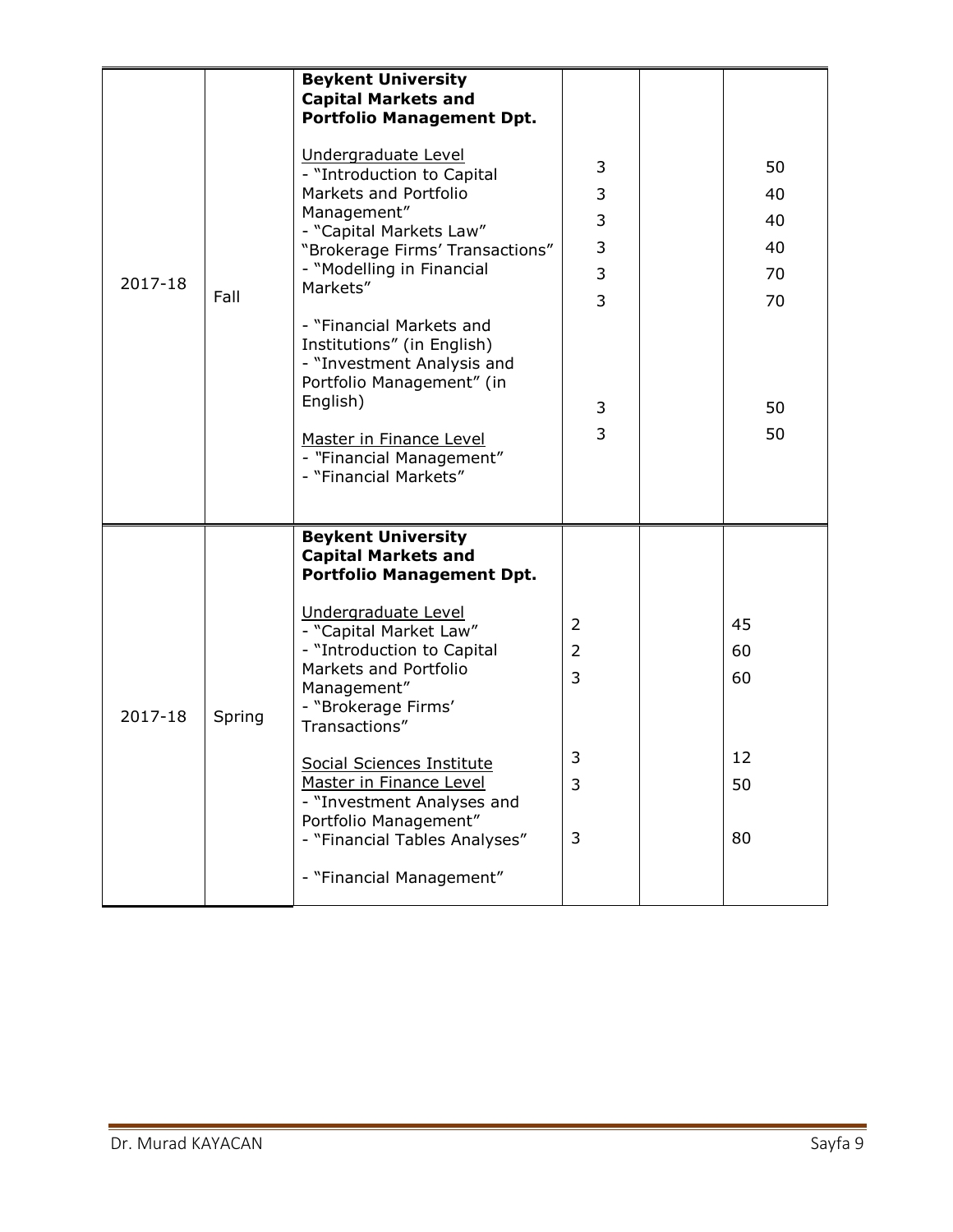|         |      | <b>Beykent University</b><br><b>Capital Markets and</b><br><b>Portfolio Management Dpt.</b><br>Undergraduate level                                                             |                |    |
|---------|------|--------------------------------------------------------------------------------------------------------------------------------------------------------------------------------|----------------|----|
|         |      | - "Capital Market Law"<br>- "Introduction to Capital<br>Markets and Portfolio<br>Management"<br>- "Brokerage Firms'<br>Transactions"                                           | 8              | 50 |
| 2016-17 | Fall | <b>London Metropolitan</b><br>Universitesi / Sakarya<br><b>University Contunius</b><br><b>Education Center Business</b><br><b>Administration and</b><br><b>Management Dpt.</b> |                |    |
|         |      | Undergraduate Level (in<br>English)<br>- "Introduction to Finance"<br>(Level4)<br>- "Investment Management"<br>(Level5)                                                        | $\overline{4}$ | 10 |
|         |      | <b>Leeds Beckett Universitesi</b><br>/Sakarya University<br><b>Contunius Education</b><br><b>Center Business</b><br><b>Administration and</b><br><b>Management Dpt.</b>        |                |    |
| 2015-16 | Fall | Undergraduate Level (in<br>English)<br>- "Accounting for Managers"<br>(Level4)<br>"Economics for Business"<br>(Level4)                                                         | 9              | 15 |
|         |      | <b>Master Level</b><br>- "Finance for International<br>Business" (Level6)                                                                                                      |                |    |
|         |      | <b>Okan University</b>                                                                                                                                                         |                |    |
|         |      | Social Sciences Institute<br><b>Business Administration</b><br>Master Level                                                                                                    |                |    |
|         |      | - "Financial Management"<br>(EMBAS523)                                                                                                                                         | 3              | 12 |